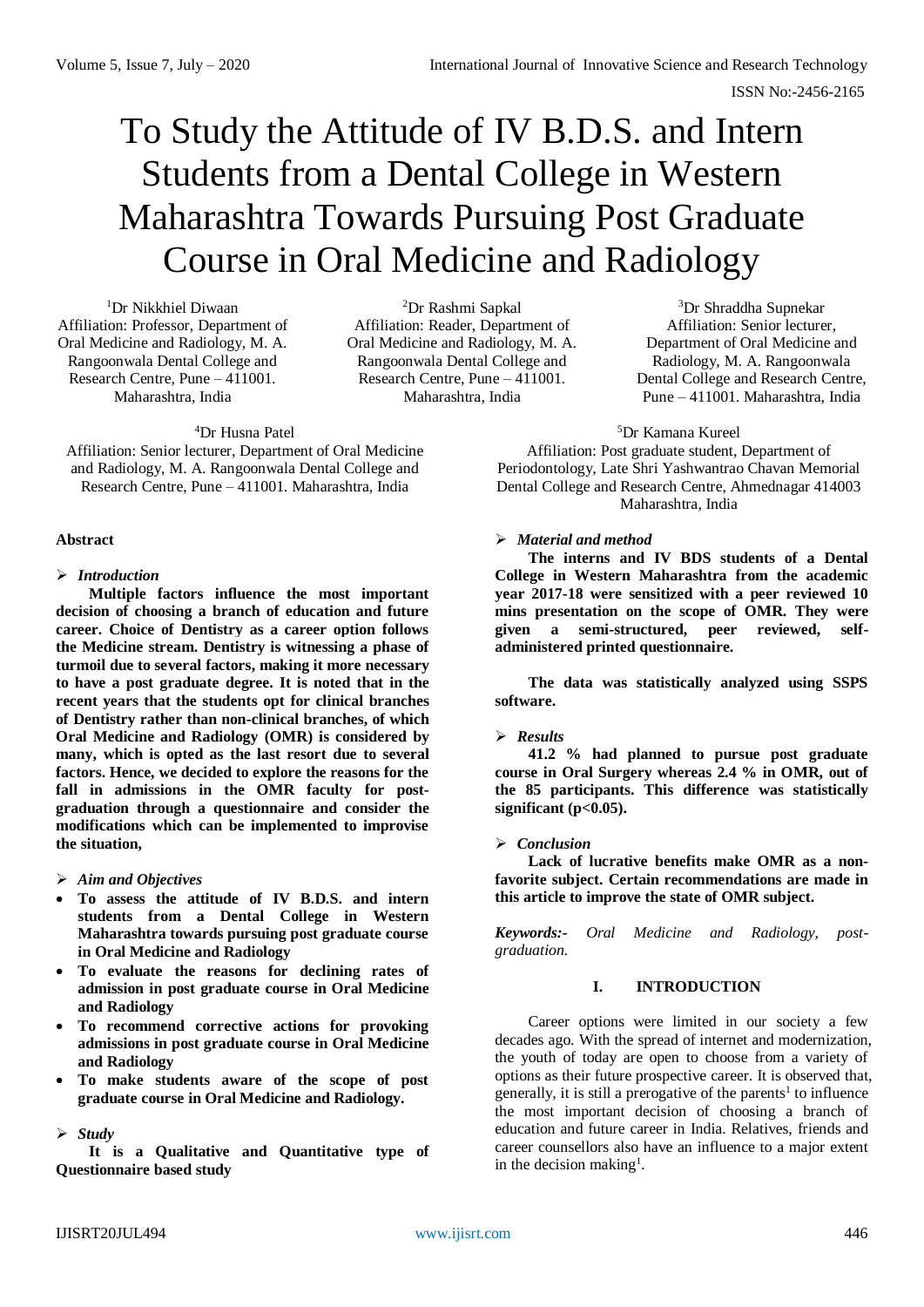ISSN No:-2456-2165

Although the present generation has several avenues as their career options, it becomes too stressful and challenging, especially when questioned "What are you planning to do?" Choosing the right option will open the doors to have financial security and place you in an acceptable position in the society.

Medicine is a career driven by service. The dedication and services offered bring respect in the society. This makes one to choose Medicine as a career option. Choice of Dentistry as a career option follows the Medicine stream. It has been observed that choosing Dentistry could be attributed to 'self-selection' in most of the cases followed by the choice as the next option as Medicine was not available<sup>2</sup>. Also, the financial security<sup>3</sup> provided by Dentistry as a career makes it a lucrative profession.

Dentistry is among one of the noblest profession. The graduation process, a four year course with one year of internship, requires a whole lot of dedication and inputs from the student. In the recent past, Dentistry is witnessing a phase of turmoil due to several factors<sup>4</sup>. So, many of the undergraduates feel it a necessity to have a post graduate degree to make the competition a bit lighter. In India, postgraduation is offered in 8 faculties. OMR is one such option.

The field of OMR has grown exponentially due to the knowledge and development of newer technology. The diagnosis of diseases aiding to the planning of managing conditions and recent advances in imaging science have enabled dentists to uplift the status of OMR and also propose lucrative financial gains.

It is noted in the recent years that the students opt for clinical branches of Dentistry rather than non-clinical branches, of which OMR is a considered by some. Students opt for OMR<sup>5</sup>as the last resort if they are unable to obtain the field of their choice. So the branch of specialty currently faces hardships and challenges in India. Hence, we decided to explore the reasons for the fall in admissions in the OMR faculty for post-graduation through a questionnaire.

*Aim*

To study the attitude of IV B.D.S. and intern students from a Dental College in Western Maharashtra towards pursuing post graduate course in Oral Medicine and Radiology

## *Objectives*

- To assess the attitude of IV B.D.S. and intern students from a Dental College in Western Maharashtra towards pursuing post graduate course in Oral Medicine and Radiology
- To evaluate the reasons for declining rates of admission in post graduate course in Oral Medicine and Radiology
- To recommend corrective actions for provoking admissions in post graduate course in Oral Medicine and Radiology
- To make students aware of the scope of post graduate course in Oral Medicine and Radiology.

# **II. MATERIAL AND METHOD**

It is a Qualitative and Quantitative type of Questionnaire based study

- $\triangleright$  Inclusion criteria: IV B.D.S. and intern students from a Dental College in Western Maharashtra from the academic year 2017-18.
- $\triangleright$  Exclusion criteria: Students not willing to voluntarily participate in the study.

Students who wished to participate signed the institutional approved consent form in English and vernacular language. The interns and IV BDS students of a Dental College in Western Maharashtra were sensitized with a peer reviewed 10 mins presentation on the scope of OMR subject. A semi-structured, peer reviewed, selfadministered questionnaire was designed in English language with 9 questions. This questionnaire was circulated among the interns and IV BDS students as a printed version in a class room where these students were accumulated. They were given an hour to answer the questionnaire. The identity of the students was kept confidential. The answers were studied by two evaluators.

The data was statistically analyzed using SSPS software.

### **III. RESULTS**

The study sample included 85 students from a Dental college in Western Maharashtra, of which 43 were interns and 42 were final BDS students (table 1) who participated in the study.

|                | Frequency | Percent       | Chi-Square | p value |
|----------------|-----------|---------------|------------|---------|
| Intern         | 43        | 50.6<br>0.012 |            | 0.914   |
| Final Year BDS | 42        | 49.4          |            |         |
| Total          | 83        | 100           |            |         |

Table 1:- Educational Qualification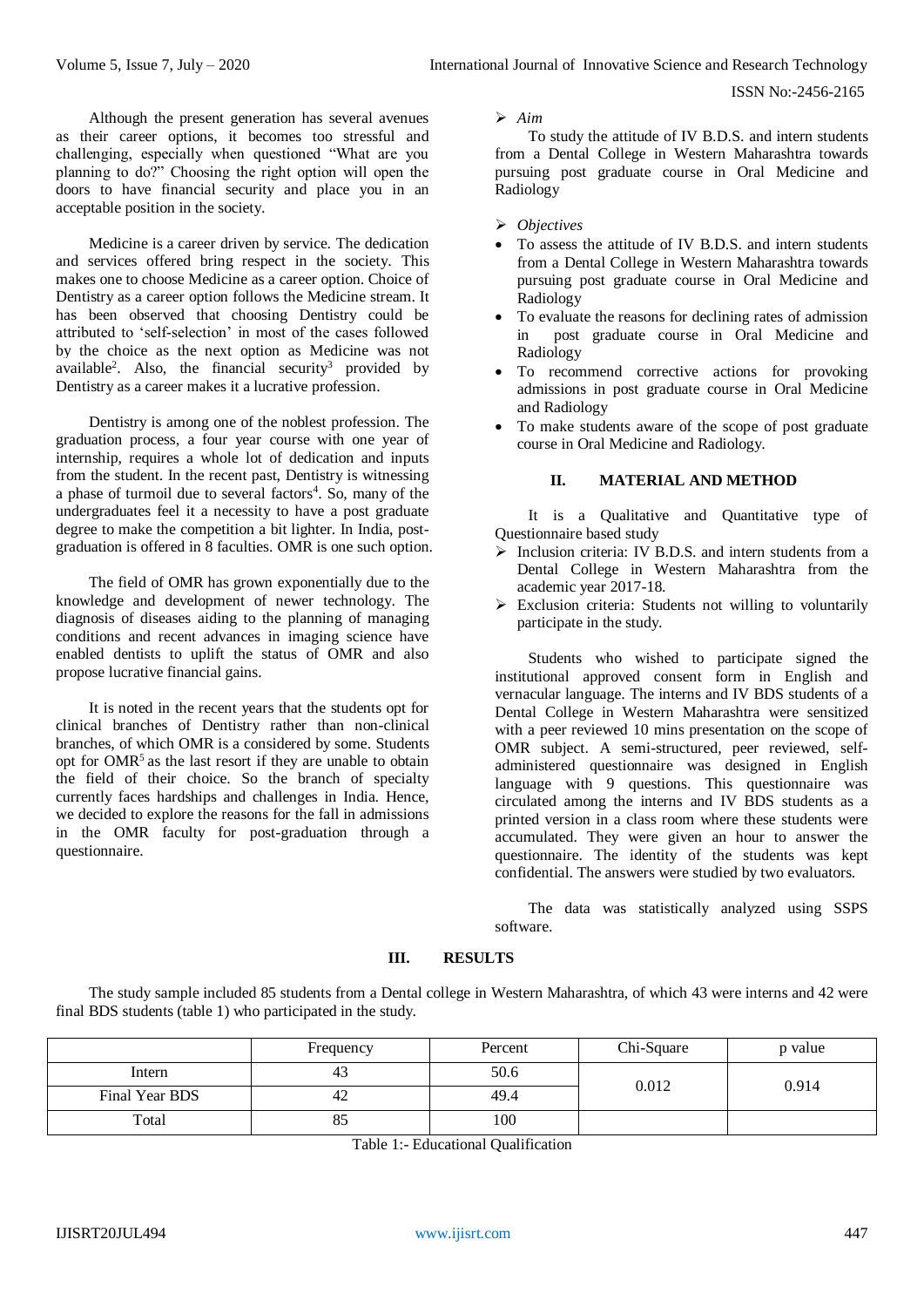Interpretation: Out of the total 84 participants, who responded the questionnaire, 43 were interns and 42 were final year BDS students. This difference was not statistically significant. It means there were almost similar numbers of participants in both groups.

|                                                      | Frequency | Percent | Chi-Square | p value |
|------------------------------------------------------|-----------|---------|------------|---------|
| Tough competition in undergraduates, so to stand out | 22        | 25.9    |            |         |
| Personal interest                                    | 46        | 54.1    |            | 0.00    |
| Family pressure                                      |           |         |            |         |
| Academic interest                                    | 16        | 18.8    | 49.447     |         |
| Total                                                | 85        | 100     |            |         |

Table 2:- Why would you take up a post graduate course?

Interpretation: Out of 85 participants, 54.1% of participants had a personal interest in taking up a post=graduate course whereas 1.2 % took it due to family pressure. This difference was statistically significant  $(p<0.05)$ 

|                             | Frequency | Percent | Chi-Square | p value |
|-----------------------------|-----------|---------|------------|---------|
| Oral Surgery                | 35        | 41.2    |            |         |
| Orthodontics                | 17        | 20      |            |         |
| Endodontics                 | 6         | 7.1     |            |         |
| Periodontics                | 5         | 5.9     | 65.624     | 0.00    |
| Pedodontics                 | 5         | 5.9     |            |         |
| Oral Medicine and Radiology |           | 2.4     |            |         |
| Prosthodontics              | 15        | 17.6    |            |         |
| Total                       | 85        | 100     |            |         |

Table 3:- If you plan to pursue a post graduate course, give order of preference of your subject.

Interpretation: Out of the 85 participants, 41.2 % had planned to pursue post graduate course in Oral Surgery whereas 2.4 % in Oral Medicine & Radiology. This difference was statistically significant ( $p<0.05$ )

|                                                               | Frequency | Percent | Chi-Square | p value |
|---------------------------------------------------------------|-----------|---------|------------|---------|
| Financial gains                                               | 12        | 14.1    |            |         |
| Job opportunities                                             |           | 5.9     |            |         |
| Availability of the seat through competitive exams like NEET. |           | 7.1     | 105.541    | 0.00    |
| Interest in the subject                                       | 62        | 72.9    |            |         |
| Total                                                         | 85        | 100     |            |         |

Table 4:- On what criteria would you choose the subject for postgraduate course

Interpretation: Out of 85 participants, 72.9% of them choose the subject for post graduate course as they had interest in the subject where as 5.9% for job opportunities. This difference was statistically significant ( $p<0.05$ )

|       | Frequency           | Percent | Chi-Square | p value |
|-------|---------------------|---------|------------|---------|
| No    |                     | 15.3    |            |         |
| Yes   | $\mathbf{a}$<br>∸   | 84.7    | 40.953     | 0.00    |
| Total | $\sim$ $\sim$<br>ΟJ | 100     |            |         |

Table 5:- Do you think that a post graduate in Oral Medicine and Radiology can perform his specialized skills do in a better holistic approach than an undergraduate dental practitioner?

Interpretation: Out of 85 participants, 84.7% of them think that a post graduate in Oral Medicine and Radiology can perform his specialized skills do in a better holistic approach than an undergraduate dental practitioner, whereas 15.3% did not. This difference was statistically significant  $(p<0.05)$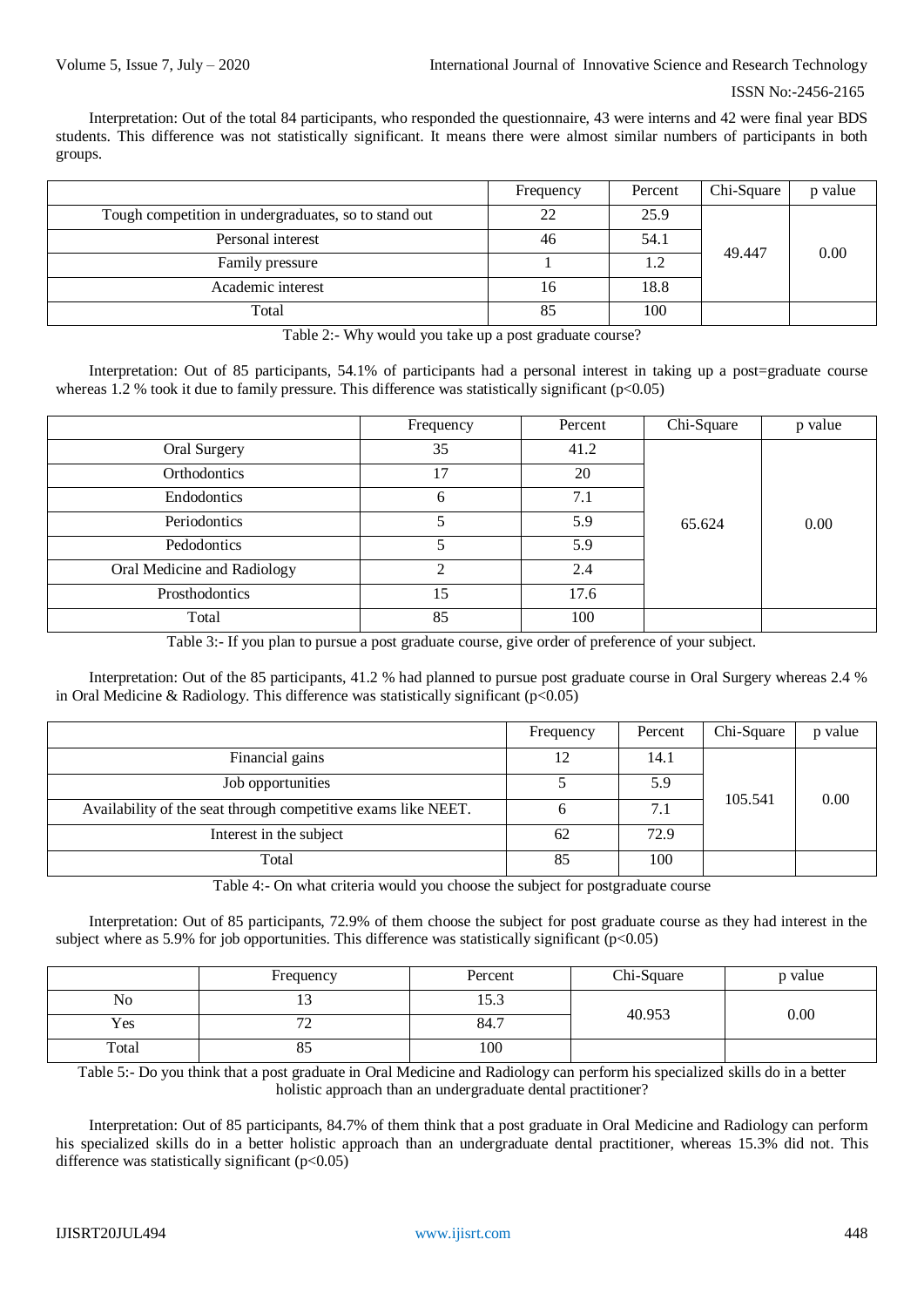ISSN No:-2456-2165

|                                        | Frequency | Percent |            |         |
|----------------------------------------|-----------|---------|------------|---------|
| Lack of job opportunities academically |           | 9.4     | Chi-Square | p value |
| Lack of opportunities for consultation | 24        | 28.2    |            |         |
| Less financial gains                   |           | 12.9    |            |         |
| Subject not interesting                |           | 3.5     | 33.235     | 0.00    |
| Less rewarding in private practice     | 28        | 32.9    |            |         |
| No scope of research in India          |           | 12.9    |            |         |
| Total                                  | 85        | 100     |            |         |

Table 6:- Why Oral Medicine and Radiology is not preferred as a subject for postgraduate course.

Interpretation: Out of 85 students, 32.9% think Oral Medicine and Radiology is not preferred as a subject for postgraduate course as it is less rewarding in private practice where as 28.2 % think there is lack of opportunities for consultation. This difference was statistically significant  $(p<0.05)$ .

|       | Frequency | Percent        | Chi-Square | p value |
|-------|-----------|----------------|------------|---------|
| No    | ັບ 1      | 36.5           |            | 0.013   |
| Yes   | J۶        | $\sim$<br>03.J | 6.224      |         |
| Total | റാ        | 100            |            |         |

Table 7:- Should Oral Medicine and Radiology post graduate course be of 2 years duration

Interpretation: 63.5% of 85 participants think Oral Medicine and Radiology post graduate course should be of 2 years duration where as 36.5% do not agree. This difference was statistically significant ( $p = 0.013$ )

|                                | Frequency | Percent | Chi-Square | p value |
|--------------------------------|-----------|---------|------------|---------|
| Oral Medicine and Radiology    | 59        | 69.4    |            |         |
| Oral Pathology                 |           | 12.9    | 50.071     | 0.00    |
| <b>Public Health Dentistry</b> |           | 17.6    |            |         |
| Total                          |           | 100     |            |         |

Table 8:- Of the so called non- clinical subjects which would be your choice for post graduate course

Interpretation: 69.4% of the participants responded that Oral Medicine and Radiology and 12.9% responded that Oral Pathology would be the choice among non – clinical subjects for post graduate courses. This difference was statistically significant  $(p<0.05)$ 

|                                                     | Frequency | Percent | Chi-Square | p value |
|-----------------------------------------------------|-----------|---------|------------|---------|
| Laser treatments of soft tissue lesions             |           | 4.7     |            |         |
| Management of oral mucosal lesions                  | 14        | 16.5    |            |         |
| Tobacco cessation programs                          |           | 3.5     |            |         |
| Advanced radiological consultations e.g. CBCT       | 41        | 48.2    | 99.388     | 0.00    |
| Oral cancer diagnosis, management and awareness     | 18        | 21.2    |            |         |
| Dental management of medically compromised patients |           | 3.5     |            |         |
| Drug trials/Research                                | ◠         | 2.4     |            |         |
| Total                                               | 85        | 100     |            |         |

Table 9:- According to you, the following comes under the purview of Oral Medicine and Radiology.

Interpretation: Out of 85 participants 48.2 % think that Advanced radiological consultations e.g. CBCT comes under the purview of Oral Medicine and Radiology where as 2.4 % think about Drug trials / Research. This difference was statistically significant  $(p<0.05)$ 

## **IV. DISCUSSION**

Dentistry, in India, has been a lucrative branch as a career in the recent past. Every year around 26000 undergraduate dentists<sup>6</sup> are awarded Bachelor of Dental Surgery (BDS) degree and most of them have a tendency to start up their clinical practice. The increase in the number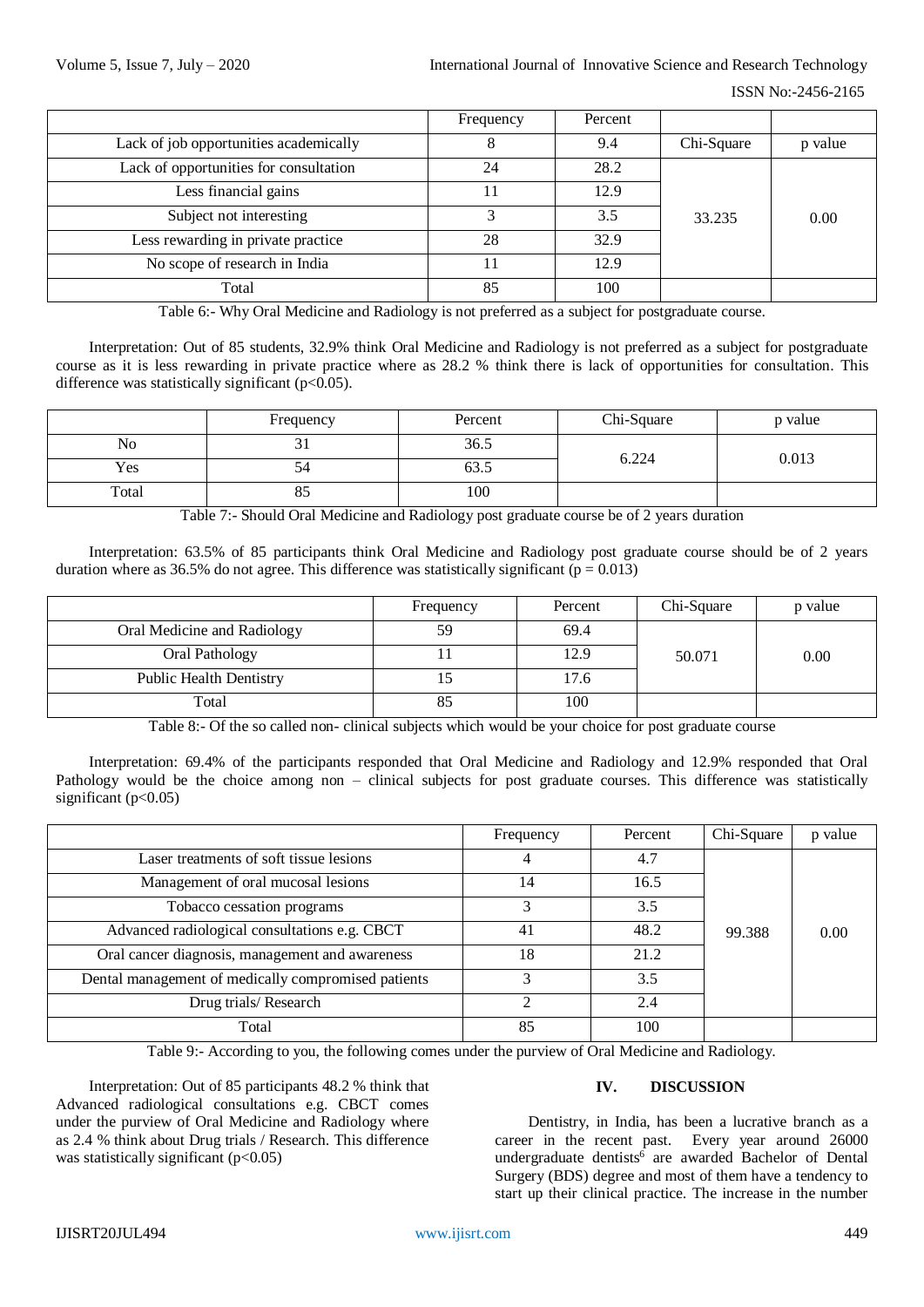### ISSN No:-2456-2165

of dentists has led to a fear of saturation, especially the concentration in the metro cities leading to a feeling of anxiety among the dental students, thereby making them seek newer avenues to prove an upper hand in the society<sup>7</sup>. The Indian scenario grossly provides mainly two options namely clinical practice or post- graduation for the vast majority.

In India, specialization in Dentistry is available in eight faculties through a common entrance exam followed by counselling sessions to the government and private colleges. In the recent years, it has been observed that the students opting for Oral Medicine and Radiology, Oral Pathology and Microbiology and Community Dentistry are showing a downward graph as admissions for the postgraduate course is concerned. The reasons could be multifactorial. This study is an attempt to explore the reasons for the same in the field of OMR.

Oral Medicine is the specialty of Dentistry concerned with 'dental' and 'medical' related disorders of the oral and the facial region, including orofacial manifestations of systemic diseases<sup>8</sup>. As defined by the American Dental Association, Oral and Maxillofacial Radiology is the specialty of Dentistry and discipline of Radiology concerned with production and interpretation of images and data produced by all modalities of radiant energy that are used for the diagnosis and management of diseases, disorders and conditions of the Oral and Maxillofacial region9. This branch of Dentistry instils in a student the capacity to have a broader perspective while diagnosing any particular case and thus put forth a planned holistic approach for the management of these cases.

The subject of OMR was introduced in the Government Dental College, Bengaluru in cooperation with WHO as a two years post graduate course. Dr. B.K. Venkatraman and Dr. Ramchandra Reddy from Bangalore guided for the formation of IAOMR in 1985.

In the recent past, Oral Medicine opinions in the management of diseases are seen as a necessity. A study done in Australia<sup>10</sup> and United States<sup>11</sup> stressed on the necessity of having a specialist in Oral Medicine. An Indian study also revealed that there is high rate of consultation with an Oral Medicine specialist in recent years<sup>12</sup>. Although many studies emphasize the requirement of an Oral Medicine help, the current situation depicts the poor state in the form of reduced admissions happening in the faculty. OMR is opted as the last resort to fill in the vacancy of available private and government post graduate seats<sup>5</sup>.

The study sample in this study included 85 students from a Dental college in Western Maharashtra, of which 43 were interns and 42 were final BDS students (table 1) who participated in the study. A structured close ended questionnaire was given to the students to respond.

Among the participants, 54.1% of them wanted to do post- graduation out of personal interest and 25.9% wanted to opt for post- graduation due to tough competition in the

undergraduates so that they will have an edge (table 2). It was observed in a survey in 2007<sup>13</sup> that 38.8% of the Japanese had a lean towards specialization attributing to the family dental set up, almost 50% of the Canadians were influenced by the expenses towards post-graduation and 39.3% of Thai students planned the course to raise the financial status of themselves. The talent and ability to possess special skills provoked students in USA to take up post- graduation in dentistry<sup>14</sup>. A cross sectional study<sup>7</sup> on 73 UK based final BDS students revealed that the students preferred post- graduation to improve the talent in the field and one of the most discouraging reason for doing postgraduation was the length of the course. In  $2004^{15}$ , in a Canadian study and in  $2013^{16}$ , in a United States study, it was noticed that financial debt played a major role in considering post- graduation, which was in contrast as observed in a study at Harvard School of Dental Medicine in which 87.6% opted for postgraduate program enrolment inspite of the financial constraints $14$ .

The participants in our study preferred Oral Surgery (41.2 %) as their first choice followed by Orthodontics (20 %), whereas only 2.4 % would opt for OMR (table 3) as their preferred choice for post-graduation. It was observed by Arowojulu OM. <sup>17</sup> et. al. in 1971 that OMR was the least preferred subject for selecting it as a specialty branch by the students in Nigeria. Periodontology was the first choice among these students. A survey by Puryer J. and Patel A., in  $2016^{18}$  in the UK, 71 % of the study population preferred Orthodontics as a subject for specialty.

72 % of the participants considered interest in the subject as a criteria to choose the subject for selection for further studies (table 4) and 84% of the participants thought that by specializing in OMR, their specialized skills would improve and they will have a holistic approach towards the patient (table 5). Table 6 shows the reasons why OMR is not higher as a subject of choice in the priority list. Among the reasons, lack of job opportunities (32.9 %) and lack of consultation opportunities (28.2 %) being the major ones. Most of the participants were of the opinion that the postgraduation course should be of 2 years only (63.5 %) (table 7) rather than 3 years which is the stipulated duration of course as per Dental Council of India<sup>19</sup>. Table 8 shows a significant predilection towards OMR if given a choice to choose the subject from among the so called non- clinical subjects.

It has been observed that the BDS curriculum for OMR subject could make it non- interesting as it comprises of more of theoretical knowledge and less of clinical application and defer the students from considering the branch as a specialty preference. In a study done in Rohtak in 2016<sup>20</sup>, where the  $3<sup>rd</sup>$  and  $4<sup>th</sup>$  BDS students from Pandit Bhagwat Dayal Sharma University of Health Sciences (PBDSUHS), Rohtak, Haryana, India were questioned, it was observed that 90% students found the subject significant in clinical practice, but 70% students expressed their inability to evaluate specialized orofacial conditions due to lack of knowledge. It is seen clearly from table 9 where the students are not very well aware of the scope of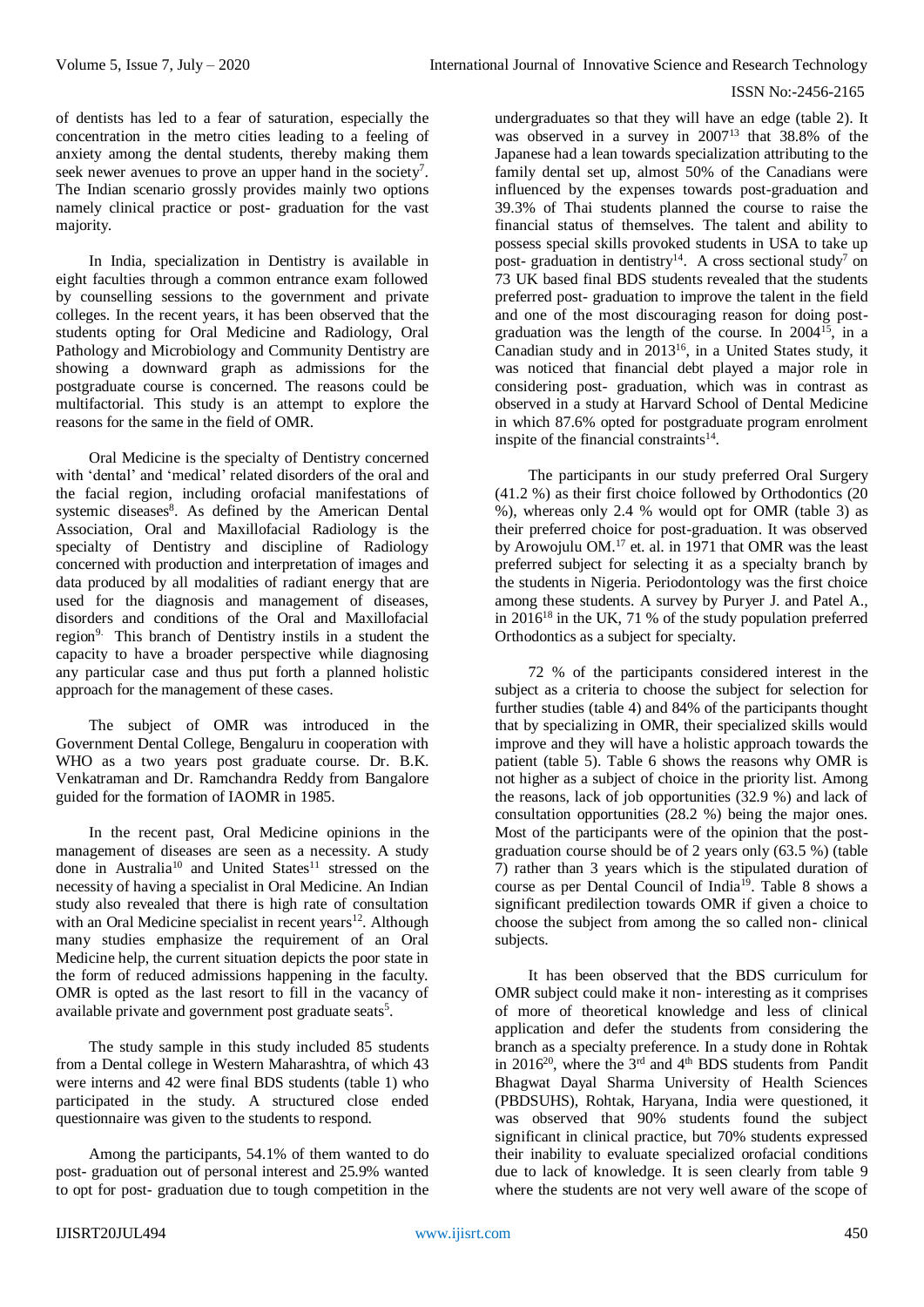OMR. So the authors recommend a revamp in the teaching and learning practices in educational institutes for the subject which will thereby create further interest and create interest in the students to pursue post- graduation in OMR specialty.

### **V. CONCLUSION**

Although there has been a significant development in the Dental Imaging and clinical Oral Medicine field, the orthodox curriculum practice masks the brighter side of the specialty. The governing bodies have stressed on just increasing the number of postgraduates rather than revamping the quality of education, the prospects of these specialists and the academic and research oriented development of the branch members. The need of the hour states that the subject curriculum needs a revamp for the undergraduates which may instill a liking for the subject and motivate them to plan a career as a specialist in this field.

The Government of India has advocated National programs for rural and urban health improvement. On similar lines, programs can be recommended to alleviate the dental health. It is recommended that an Oral Medicine specialist be posted on such jobs which will enable to increase job opportunities and a surge in government jobs would occur<sup>21</sup>.

Considering the lack of financial gains due to increase in number of dentists or uneven distribution of fellow colleagues, many graduates look up for careers in foreign countries especially the United States, United Kingdom, Canada, Australia, and New Zealand. The practicing conditions, research and academic support systems and the monetary gains inspire them to consider going abroad<sup>22</sup>.

In an interview with the Past President of IAOMR<sup>23</sup>, Dr Gopakumar recommends the Dental colleges to wash out the image of OMR subject as a non- clinical one and exploring the advancements in the fields are definitely newer career options. He stresses that even though the job opportunities are declining, the development in the specialty of OMR has enough strength to make its specialists have a potential growth. He also recommended the specialists in the field to tap the newer opportunities instead of hunting for jobs in academics which are in scarce. The advancement in the Radiology like the CBCT, total Head and Neck Imaging facilities, 3D printing advancements, collaboration with other medical specialties and providing dental treatments to medically compromised patients, exploring research opportunities with pharmaceutical and other government aided institutes for research and development purposes in drugs and solutions for oral and maxillofacial ailments should be tapped. In view of the increasing oral cancer proportions, he also said that the association has sent recommendations to the central and state government authorities to appoint an Oral Medicine specialist to the primary health centers (PHCs), so that the lesions can be detected at their innocuous states

and thus the patients can be educated about the adverse effects of deleterious habits.

It is highly recommended to broaden the scope of the specialty. The undergraduate students should be exposed to orientation sessions, counselling and awareness towards the future prospects in the specialty. The financial gains in terms of teaching options and applications of the innovations in the field should be stressed.

# **REFERENCES**

- [1]. Patel D, Saiyed MH. Factors for choosing dentistry as a career: a study of first-year Dental students, India. J. Int. Oral Health. 2009; 1:10–9.
- [2]. AnbuSelvan GPJ, Gokulnathan S, PrabuRajan V, RajaRaman G, Kumar SS, Thagavelu A. A study among dental students regarding the factors influenced dental students to choose dentistry as career. Journal of Pharmacy & Bioallied Sciences. 2013; 5 (Suppl 1).
- [3]. Tom K, Gundavarpu KC, Dicksit DD. Reasons for choosing dentistry as a career- Survey of Dental students in AIMST University. Malaysian Dental Journal. 2014; 36(1) 1-4.
- [4]. Yadav S, Rawal G. The current status of dental graduates in India. The Pan African Medical Journal. 2016; 23:22.
- [5]. Shetty SR, Shaik MM, Babu SG. Oral medicine and radiology- the Indian scenario. J. Contemp. Med. Edu. 2013; 1(1): 59-61.
- [6]. Siddique Z. Srivastav R, Kohli V. The future prospects of Dental graduates in India: A review. International Journal of Contemporary Medicine Surgery and Radiology. April-June 2018; 3(2): B156- B160.
- [7]. Naidu GM, Prasad GM, Kandregula CR, Babburi S, Pratap KVNR. Choosing Public Health Dentistry as a Career: A Cross-Sectional Study. Journal of Clinical and Diagnostic Research. 2014 Feb, Vol-8(2):199-202.
- [8]. Zakrzewska JM. Training in Oral Medicine. J. R. Soc. Med. 2001; 94:79-82.
- [9]. White SC, Pharoah MJ. Oral Radiology Principles and interpretation. Mosby, Elsivier. 5th edn, 2004, p 9.
- [10]. Farah CS, Simanovic B, Savage NW. Scope of practice, referral patterns and lesion occurrence of an oral medicine service in Australia. Oral Dis. 2008; 14:367-75.
- [11]. Miller CS, Hall EH, Falace DA, Jacobson JJ, Lederman DA, Segelman AE. Need and Demand for Oral Medicine Services in 1996. A report prepared by the Subcommittee on Need and Demand for Oral Medicine Services, a subcommittee of the Specialty Recognition Committee, American Academy of Oral Medicine. Oral Surg Oral Med Oral Pathol Oral Radiol Endod 1997; 84:630-34.
- [12]. Stoopler ET, Shirlaw P, Arvind M, Lo Russo L, Bez C, De Rossi S et al An international survey of oral medicine practice. proceedings from the 5th World Workshop in Oral Medicine Oral Dis 2011;17 Suppl 1:99-104.